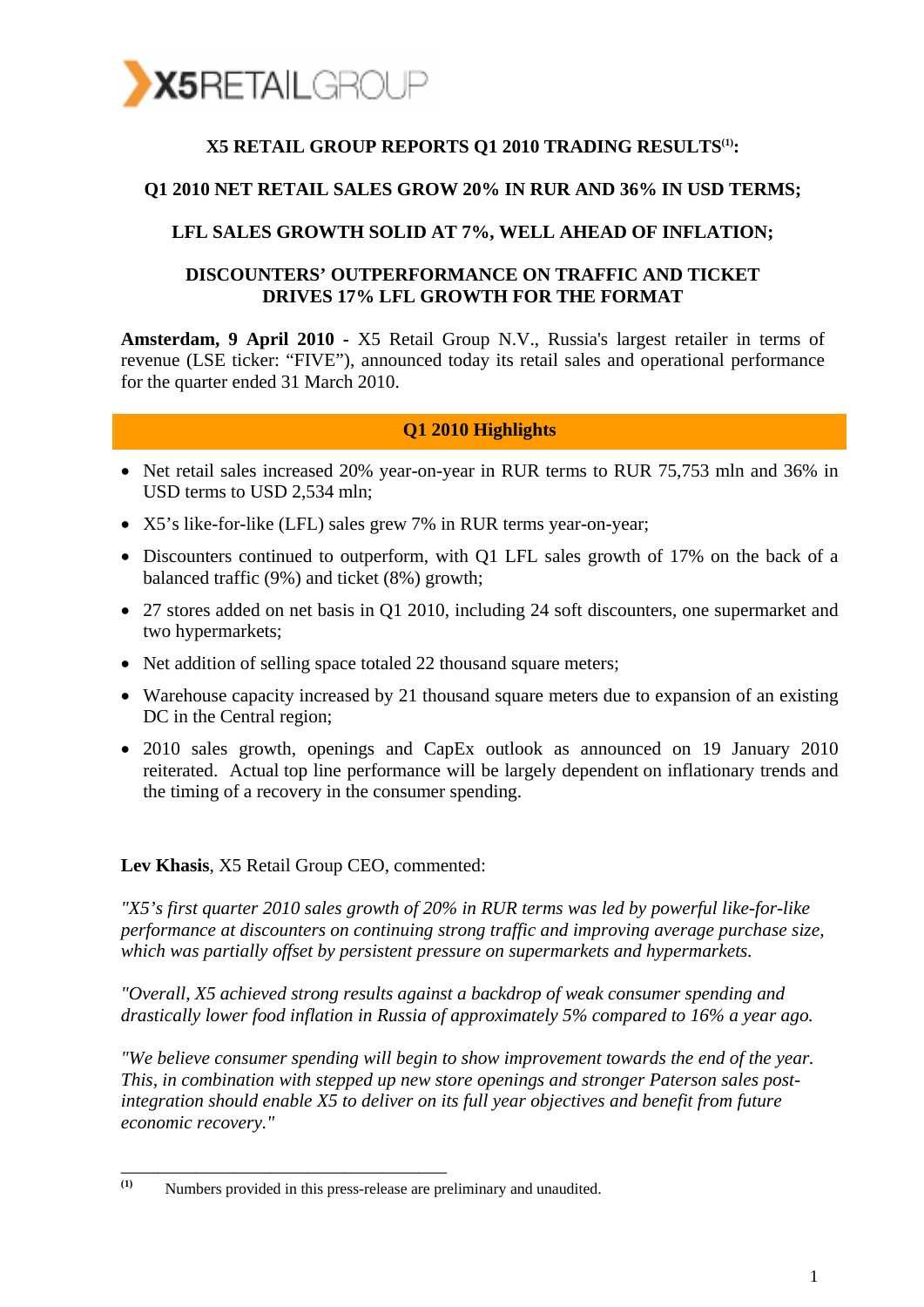

## **Net Retail Sales(1) Performance**

| <b>USD</b> mln                | Q1 2010  | Q1 2009  | % change y-o-y   |
|-------------------------------|----------|----------|------------------|
| Hypermarkets                  | 471.1    | 353.0    | 33%              |
| Supermarkets                  | 646.1    | 540.0    | 20%              |
| <b>Soft Discounters</b>       | 1,413.1  | 966.3    | 46%              |
| Online $^{(3)}$               | 4.0      |          | n/a              |
| <b>Total Net Retail Sales</b> | 2,534.4  | 1,859.3  | 36%              |
|                               |          |          |                  |
| <b>RUR</b> mln                |          |          | $% change y-o-y$ |
| Hypermarkets                  | 14,080.1 | 11,979.2 | 18%              |
| Supermarkets                  | 19,313.1 | 18,323.8 | 5%               |
| <b>Soft Discounters</b>       | 42,239.0 | 32,785.7 | 29%              |
| Online $^{(3)}$               | 120.3    |          | n/a              |
| <b>Total Net Retail Sales</b> | 75,752.5 | 63,088.7 | 20%              |

#### *Net Retail Sales Dynamics by Format(2)*

X5 net retail sales for the first quarter 2010 increased 20% in RUR terms to RUR 75,753 mln or 36% in USD terms to USD 2,534 mln, on the back of a 7% LFL sales growth with the rest coming from organic expansion  $(+10\%)$  and as contribution from Paterson stores  $(+3\%)$ .

Paterson sales in the first quarter 2010 were significantly pressured as acquired stores were undergoing the integration process that implied store closings for one to four weeks for rebranding, reconstruction and IT upgrades. Altogether, in the first quarter X5 closed and relaunched 35 out of 82 acquired stores, with 30 additional stores temporarily closed as at 31 March 2010. Please see more details in the *Update on Paterson Integration* section.

<sup>(1)</sup> Net retail sales represent revenue from operations of X5 managed stores excluding VAT. This number differs from total net sales that also include revenue from franchisees (royalty payments) and other revenue. The total net sales number will be reported along with Q1 2010 financial results. Net retail sales of Paterson stores are included only for Q1 2010 and excluded for Q1 2009 as the acquisition was completed in December 2009.

<sup>(2)</sup> Please note that in this and other tables of this press release immaterial deviations in calculation of  $%$  change, subtotals and totals are explained by rounding.

<sup>(3)</sup> Included from October 2009.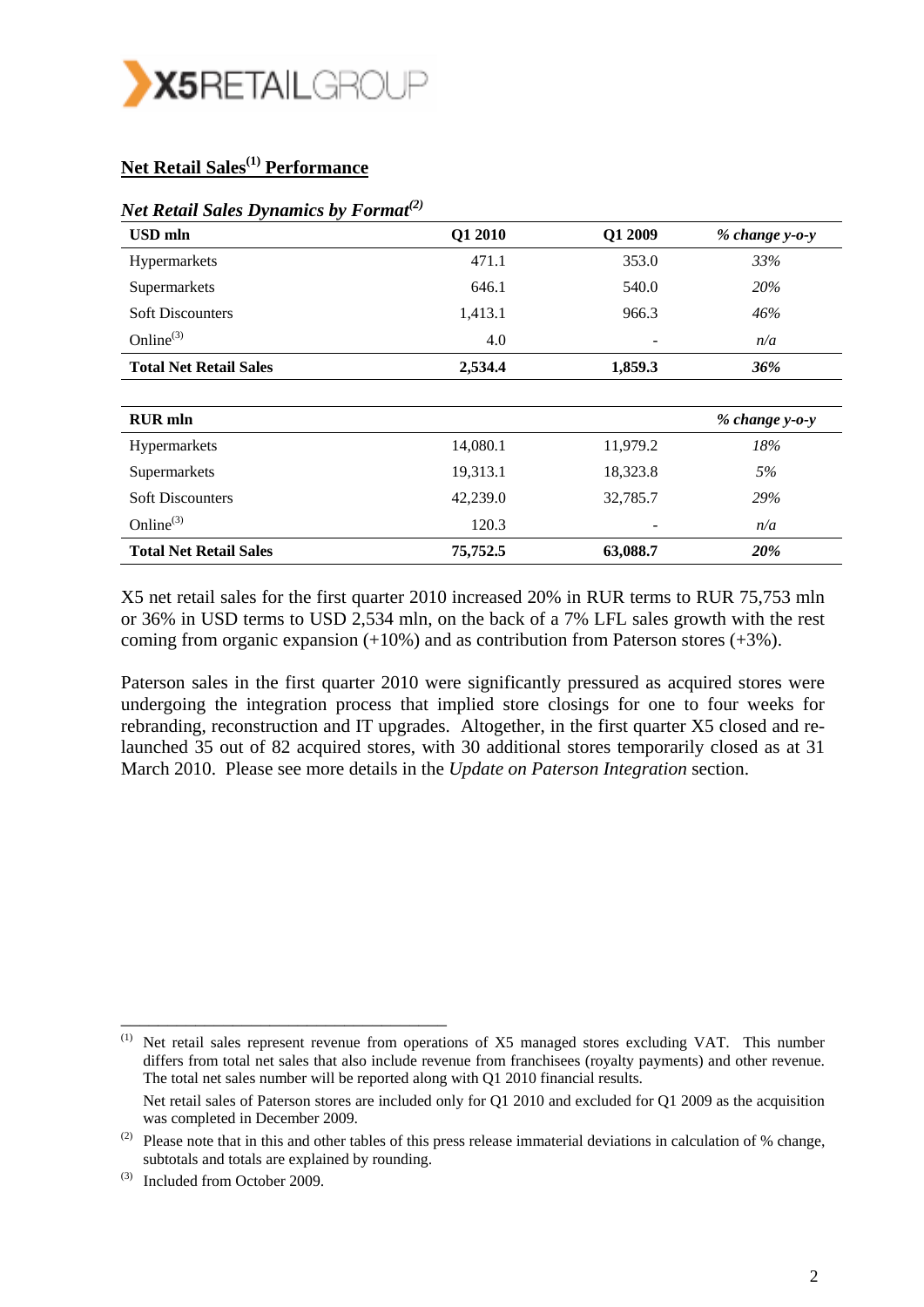

## **Gross Retail Sales(1) Analysis**

| Like-For-Like <sup>(2)</sup> Store Performance (see Appendix I for detailed LFL performance) |  |  |
|----------------------------------------------------------------------------------------------|--|--|
|                                                                                              |  |  |

| <b>Based on RUR-denominated</b> |              | O1 2010    |                  |
|---------------------------------|--------------|------------|------------------|
| gross retail sales              | Total LFL, % | Traffic, % | <b>Basket, %</b> |
| <b>Hypermarkets</b>             | ( L )        |            |                  |
| Supermarkets                    | (6)          | (10)       |                  |
| <b>Soft Discounters</b>         |              |            |                  |
| X5 Retail Group Total           |              |            |                  |

#### *Gross Retail Sales Dynamics*

| <b>Based on RUR-denominated gross</b><br>retail sales | $LFL$ , %        | <i><b>Organic</b></i><br>Expansion, % | Scope Change -<br>Paterson, % | <b>Total change</b><br>$\%$ |
|-------------------------------------------------------|------------------|---------------------------------------|-------------------------------|-----------------------------|
| <b>Hypermarkets</b>                                   | $\boldsymbol{I}$ | 19                                    |                               | 78                          |
| Supermarkets                                          | (6)              |                                       | 8                             | 6                           |
| <b>Soft Discounters</b>                               | 17               |                                       |                               | 29                          |
| <b>Total Gross Retail Sales</b>                       |                  | 10                                    |                               | <b>20</b>                   |
| <b>FX</b> Effect                                      |                  |                                       |                               | 76                          |
| Total change %, incl. FX                              |                  |                                       |                               | 36                          |

#### **LFL Sales Performance**

\_\_\_\_\_\_\_\_\_\_\_\_\_\_\_\_\_\_\_\_\_\_\_\_\_\_\_\_\_\_\_\_\_\_\_

The Company's total LFL sales in first quarter 2010 increased 7% in RUR terms, driven by a 2% increase in customer traffic and 5% increase in average basket. LFL growth was achieved against a backdrop of weak consumer spending and drastically lower inflation, with prices on X5's shelves also substantially lagging the national inflation rate.

As expected, we did not see improvements in consumer behaviour in first quarter 2010, as Russian consumers remained uncertain about their income levels and purchasing power. In this environment, X5 continued to pursue its "Close to the Customer" policy with constant investment in prices and store value propositions. As a result, prices on X5's shelves rose on average by 1.6% in March 2010 compared to March 2009. By comparison, Russia's official food inflation rate in March 2010 was 4.8% year-on-year. For comparison, inflation on X5's shelves totaled 14% a year ago (March 2009 to March 2008), while officially reported food inflation for the same comparison period stood at 16%.

- Soft discounters continued to outperform in the current environment, with 17% LFL sales growth supported by continued traffic increases (9%) and strong average ticket growth (8%).
- Supermarkets' and hypermarkets' performance was affected by customer traffic declines, which resulted in LFL sales decreases of 6% and 1% respectively. Q1 2010 LFL performance for these formats is attributable to continued trading down pressures. By contrast, the first quarter of 2009 was the strongest quarter last year, with the smallest impact from the trading down trends.

 $\mu$ <sup>(1)</sup> In this section all sales dynamics analysis is based on RUR-denominated gross sales (including VAT, excluding FX). Net sales RUR growth rates may immaterially differ due to effective VAT rate.

<sup>(2)</sup> Like-for-like (LFL) comparisons of retail sales between two periods are comparisons of retail sales in local currency (including VAT) generated by the relevant stores. The stores that are included in LFL comparisons are those that have operated for at least twelve full months preceding the beginning of the last month of the reporting period. Their sales are included in LFL calculation starting from the first day of the month following the month of the store opening.

Acquired Paterson stores are not included in X5's LFL calculations for Q1 2010 as X5 did not operate them until the acquisition in December 2009.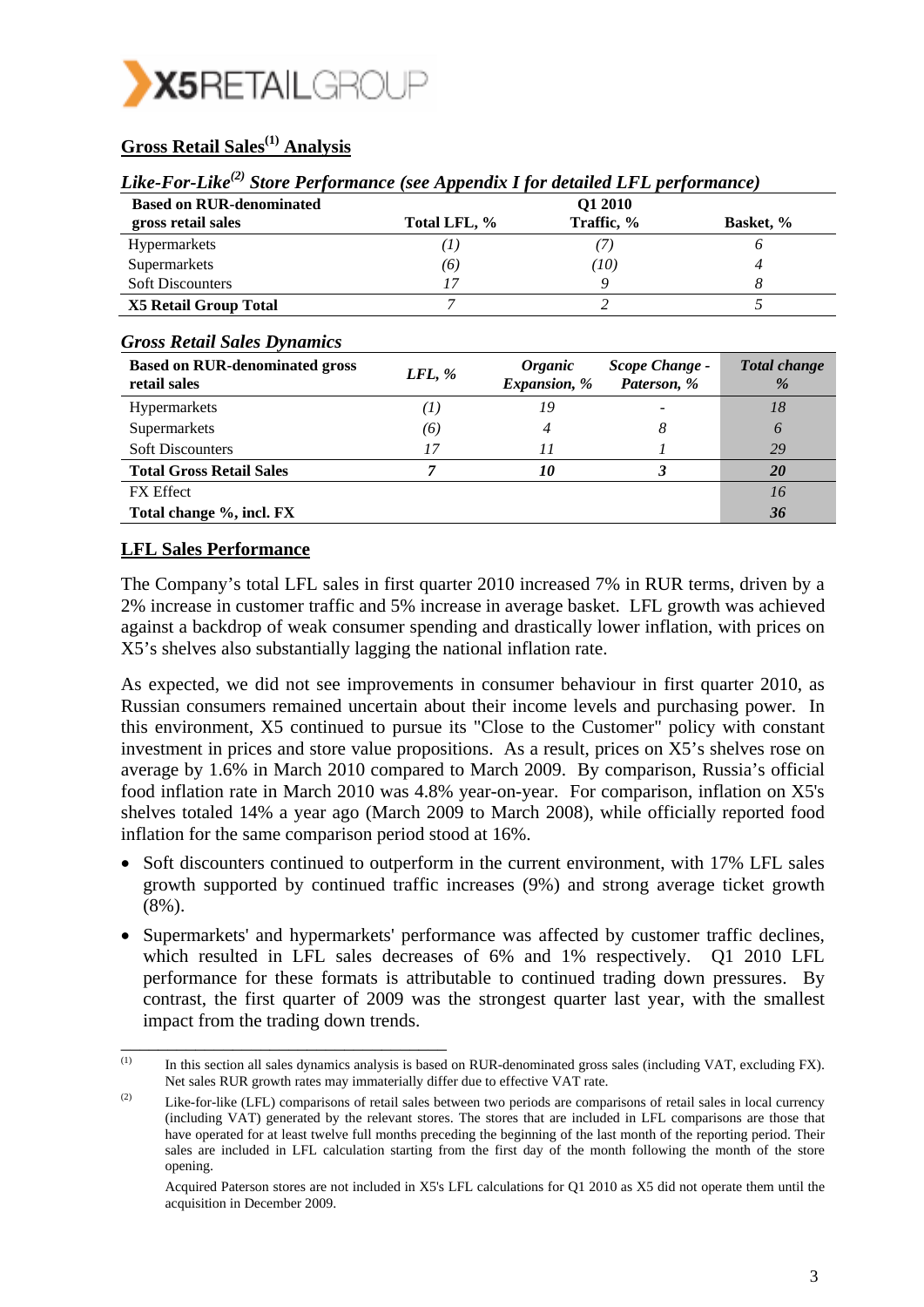

### **Expansion**

|                              | As at     |           | <b>Rebranding</b> | <b>Closings</b> | <b>Net Added</b> | % change       |
|------------------------------|-----------|-----------|-------------------|-----------------|------------------|----------------|
|                              | 31-Dec-09 | 31-Mar-10 | Q1 2010           | Q1 2010         | Q1 2010          | $vs$ 31-Dec-09 |
| Selling Space, sq. m.        |           |           |                   |                 |                  |                |
| Hypermarkets                 | 285,581   | 299,268   | ۰                 |                 | 13,686           | 5%             |
| Supermarkets                 | 284,359   | 287,848   | 1,732             | (1,691)         | 3,490            | 1%             |
| <b>Soft Discounters</b>      | 493,016   | 497,670   | (1,732)           | (893)           | 4,654            | 1%             |
| <b>X5 Retail Group Total</b> | 1,062,956 | 1,084,786 |                   | (2,584)         | 21,830           | 2%             |
| # of Stores                  |           |           |                   |                 |                  |                |
| <b>Hypermarkets</b>          | 58        | 60        |                   |                 | $\overline{2}$   | 3%             |
| Supermarkets                 | 275       | 276       | 1                 | (3)             | 1                | 0%             |
| <b>Soft Discounters</b>      | 1,039     | 1,063     | (1)               | (2)             | 24               | 2%             |
| <b>X5 Retail Group Total</b> | 1,372     | 1,399     |                   | (5)             | 27               | 2%             |

In first quarter 2010, X5 added a net 27 stores, including 24 soft discounters, one supermarket and two hypermarkets, expanding total net selling space by 22 thousand sq.m. This takes into account the following:

- During the quarter, X5 closed one Pyaterochka discounter in the Chelyabinsk region, one Perekrestok supermarket in Moscow and three Paterson stores (in Moscow, Penza and Arkhangelsk), in order to maximize the efficiency of its store portfolio.
- X5 also converted two Perekrestok supermarkets to Pyaterochka discounters and changed its initial classification of three Paterson stores from discounters to supermarkets.

Additional information is provided in Attachment IV to this press release.

As at 31 March 2010, X5 Retail Group was present in 45 cities of European Russia, the Urals and Ukraine, operating 1,399 stores in total (1,085 thousand sq.m. in selling space). This includes 1,063 soft discounters, 276 supermarkets, and 60 hypermarket stores.

#### **Franchisee Relationship Update**

As at 31 March 2010 the Company's franchisee store network totaled 640 stores across Russia, including 569 Pyaterochka, 52 Perekrestok-Express and 19 Paterson stores.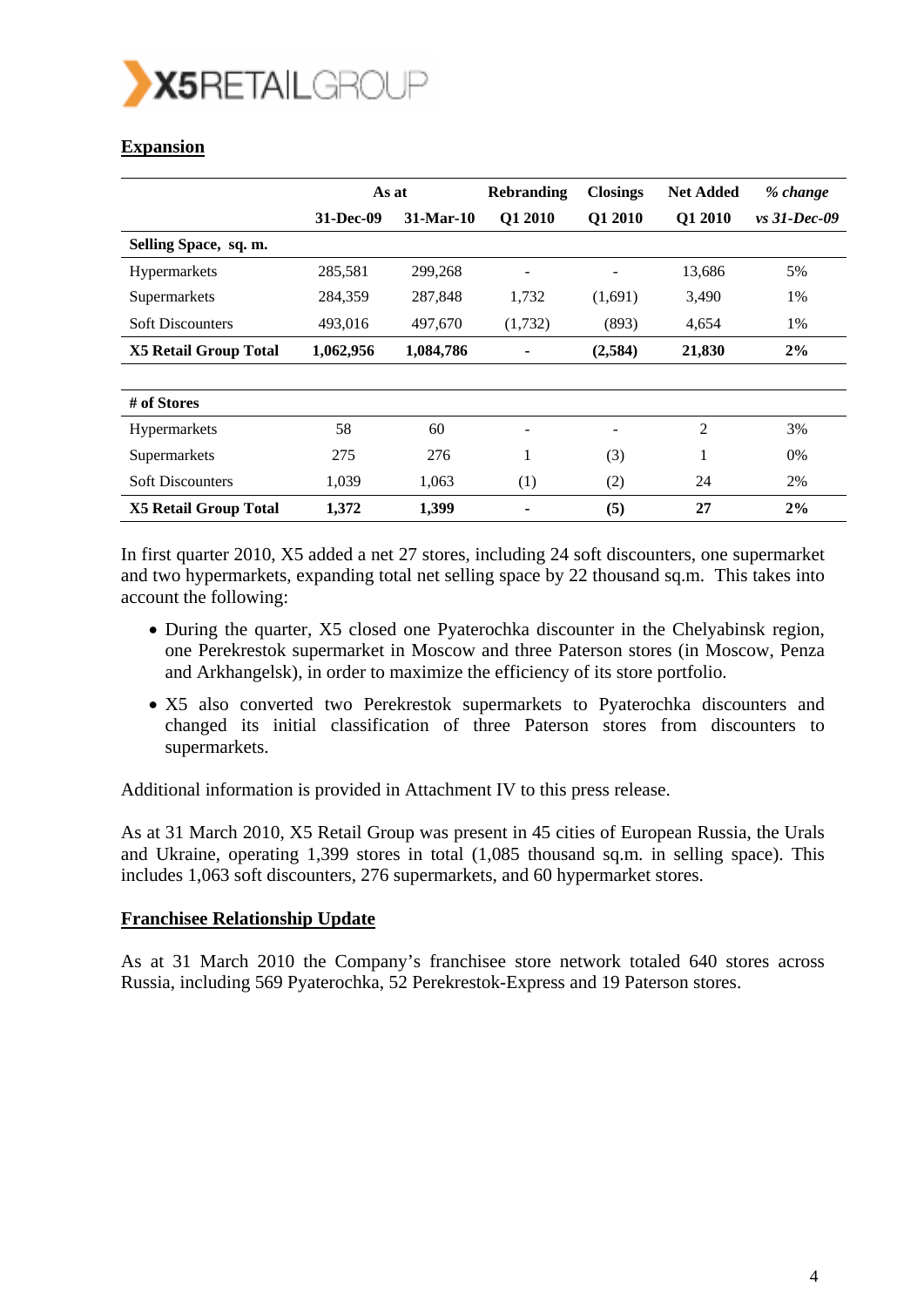

#### **Logistics Infrastructure Development**

|                              |           | Warehouse space, '000 sq. m. |                  |           | # of $DCs$  |                  |
|------------------------------|-----------|------------------------------|------------------|-----------|-------------|------------------|
| <b>Region</b>                | 31-Dec-09 | $31-Mar-10$                  | <b>Net Added</b> | 31-Dec-09 | $31-Mar-10$ | <b>Net Added</b> |
| Central                      | 153.9     | 175.3                        | 21.4             | 8         | 8           |                  |
| North-West                   | 65.1      | 65.1                         |                  | 5         | 5           |                  |
| Volgo-Vyatsky                | 17.5      | 17.5                         | -                |           |             |                  |
| Urals                        | 21.8      | 21.8                         |                  | 4         | 4           |                  |
| Centralno-Chernozemny        | 11.8      | 11.8                         |                  | 2         | 2           |                  |
| Sredne-Volzhsky              | 13.4      | 13.4                         |                  |           |             |                  |
| South                        | 12.6      | 12.6                         |                  |           |             |                  |
| Privolzhsky                  | 13.1      | 13.1                         |                  |           |             |                  |
| <b>X5 Retail Group Total</b> | 309.1     | 330.5                        | 21.4             | 23        | 23          |                  |

In the first quarter 2010 X5 Retail Group expanded storage capacity of one of its distribution centres (DC) in the Moscow region by 21.4 thousand sq.m.

#### **Update on Paterson Integration**

In December 2009 X5 completed the acquisition of Paterson supermarket chain. The integration process began in late January 2010 and is moving ahead in line with the initial plan. The following progress had been made by 31 March 2010:

- Completed stock-taking;
- Closed and re-launched 35 out of 82 acquired stores: 24 stores were re-launched as Perekrestok supermarkets and 11 stores were re-launched as Pyaterochka discounters. Average close-down period ranged from one to four weeks. At the moment, 30 additional stores are temporarily closed for rebranding, reconstruction and IT systems upgrades.
- X5 has made a decision to close three Paterson stores permanently (in Moscow, Penza and Arkhangelsk) as they do not meet X5's efficiency criteria.
- Centralized purchasing, HR, administrative and finance functions;
- Re-trained all Paterson staff:
- For re-branded and re-launched stores, centralized key operational functions, including pricing and assortment.

In accordance with the initial plan, X5 expects to finalize Paterson integration by mid-2010.

#### **Appendices**

- *I. LFL Store Performance by Format and Region*
- *II. Net Retail Sales Performance by Region*
- *III. Average Ticket and Number of Customers*
- *IV. Net Store Addition by Format and Region*
- *V. Paterson Operational Performance*
- *VI. Financial Calendar for 2010*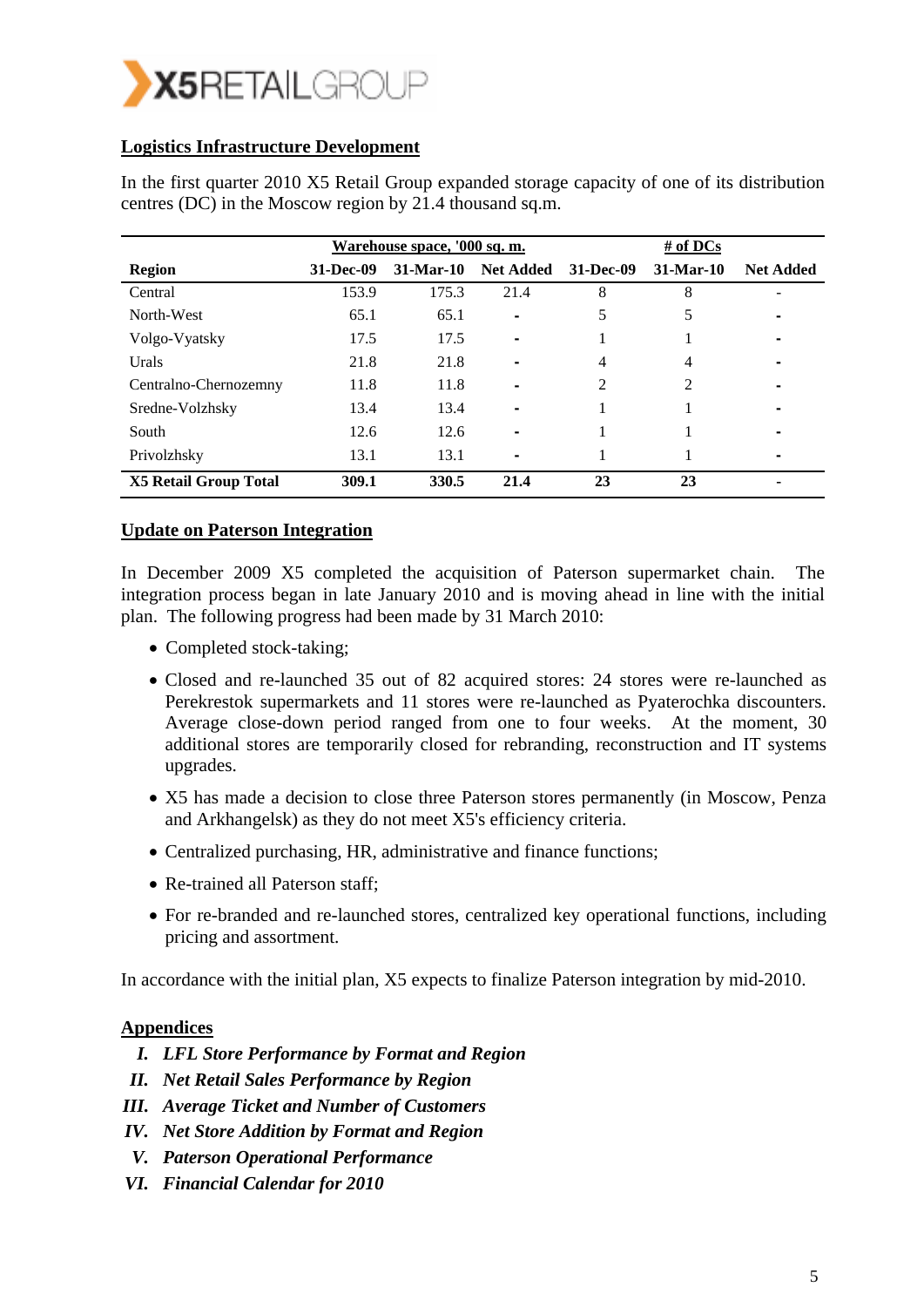

#### **Note to Editors:**

X5 Retail Group N.V. is Russia's largest retailer in terms of sales. The Company was created as a result of a merger between Pyaterochka (soft discounter chain) and Perekrestok (supermarket chain) on 18 May 2006. In June 2008, X5 acquired Karusel hypermarket chain and substantially strengthened its position in hypermarket format.

As at 31 March 2010, X5 had 1,399 Company-managed stores located in Moscow, St. Petersburg and other regions of European Russia, Urals and Ukraine, including 1,063 soft discount stores, 276 supermarkets and 60 hypermarkets.

As at 31 March 2010, X5's franchisees operated 640 stores across Russia.

For the first nine months 2009 X5's net sales totaled USD 6,081 mln, EBITDA reached USD 509 mln, and net profit amounted to USD 121 mln. For the full year 2009, net retail sales totaled USD 8,675 mln.

X5 Shareholder structure is as follows: Alfa Group – 47.9%, founders of Pyaterochka – 23.1%, X5 Management – 1.9%, treasury shares – 0.1%, free float –  $27.0\%$ .

#### *Forward looking statements:*

*This announcement includes statements that are, or may be deemed to be, "forward-looking statements". These forward-looking statements can be identified by the fact that they do not only relate to historical or current events. Forward-looking statements often use words such as" anticipate", "target", "expect", "estimate", "intend", "expected", "plan", "goal" believe", or other words of similar meaning.* 

*By their nature, forward-looking statements involve risk and uncertainty because they relate to future events and circumstances, a number of which are beyond X5 Retail Group N.V.'s control. As a result, actual future results may differ materially from the plans, goals and expectations set out in these forward-looking statements.* 

*Any forward-looking statements made by or on behalf of X5 Retail Group N.V. speak only as at the date of this announcement. Save as required by any applicable laws or regulations, X5 Retail Group N.V. undertakes no obligation publicly to release the results of any revisions to any forward-looking statements in this document that may occur due to any change in its expectations or to reflect events or circumstances after the date of this document.* 

#### *For further details please contact*

**Anna Kareva**  IR Director Tel.: +7 (495) 792-3511 *e-mail: anna.kareva@x5.ru* **Maxim Trapeznikov**  Head of PR Department Tel.: +7 (495) 662-8888, ext. 31 262 *e-mail: maxim.trapeznikov@x5.ru*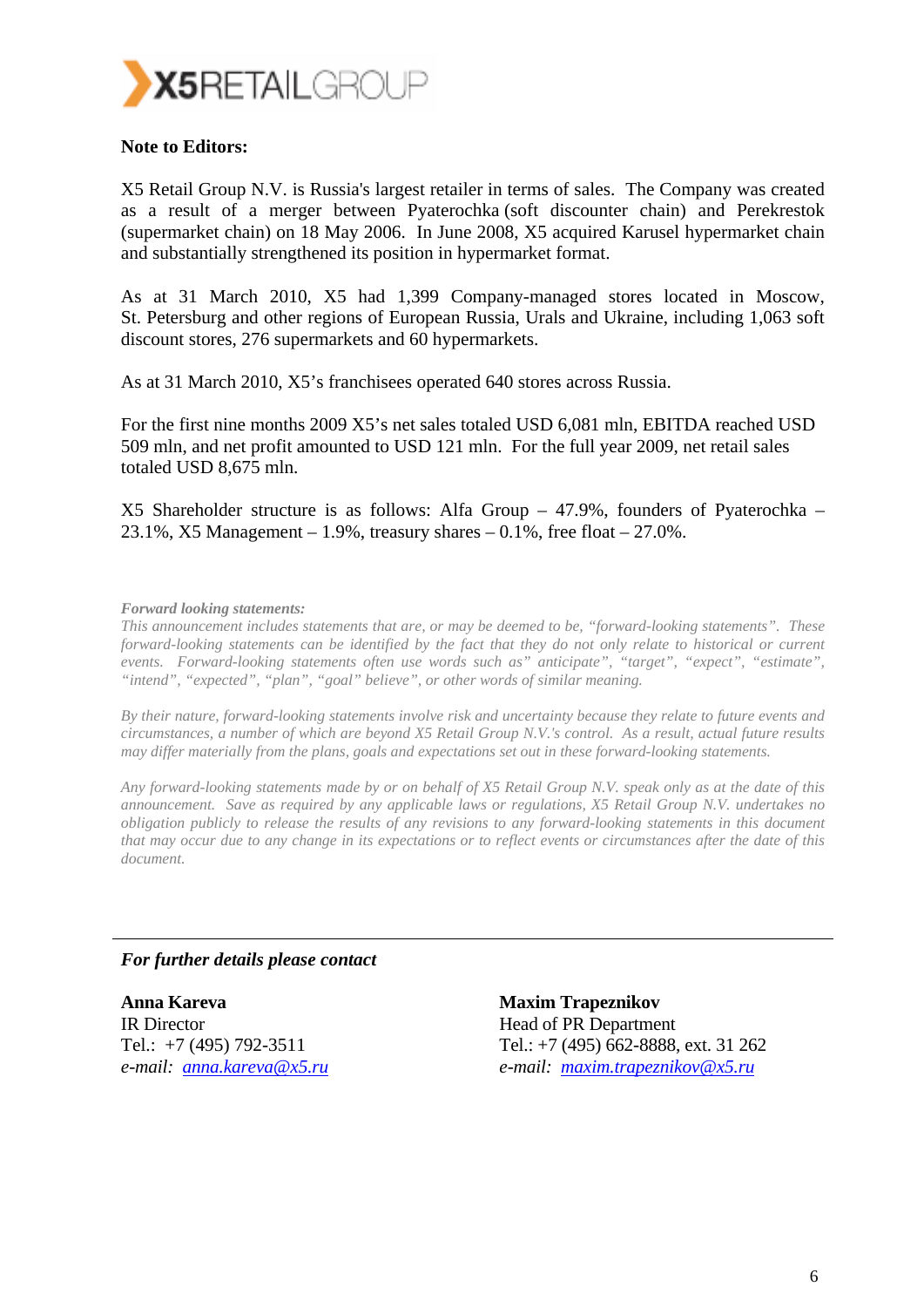

\_\_\_\_\_\_\_\_\_\_\_\_\_\_\_\_\_\_\_\_\_\_\_\_\_\_\_\_\_\_\_

|                                        |                | Q1 2010          |                  |
|----------------------------------------|----------------|------------------|------------------|
|                                        | Total LFL, %   | Traffic, %       | Basket, %        |
| <b>Moscow &amp; the Moscow region</b>  |                |                  |                  |
| Hypermarkets                           | 7              | (1)              | 8                |
| Supermarkets                           | (5)            | (10)             | 5                |
| <b>Soft Discounters</b>                | 20             | 12               | $\boldsymbol{8}$ |
| X5 Retail Group Total                  | 9              | $\boldsymbol{4}$ | 5                |
|                                        |                |                  |                  |
| <b>St. Petersburg &amp; North-West</b> |                |                  |                  |
| Hypermarkets                           | (9)            | (13)             | $\overline{4}$   |
| Supermarkets                           | 0              | (6)              | 6                |
| <b>Soft Discounters</b>                | 10             | 3                | 7                |
| <b>X5 Retail Group Total</b>           | 4              | 0                | $\boldsymbol{4}$ |
|                                        |                |                  |                  |
| <b>Regions</b>                         |                |                  |                  |
| Hypermarkets                           | $\overline{4}$ | (4)              | 8                |
| Supermarkets                           | (11)           | (11)             | 0                |
| <b>Soft Discounters</b>                | 23             | 13               | 10               |
| <b>X5 Retail Group Total</b>           | 6              | 3                | $\mathfrak{Z}$   |
|                                        |                |                  |                  |
| <b>X5 Retail Group</b>                 |                |                  |                  |
| Hypermarkets                           | (I)            | (7)              | 6                |
| Supermarkets                           | (6)            | (10)             | $\overline{4}$   |
| <b>Soft Discounters</b>                | 17             | 9                | $\boldsymbol{8}$ |
| <b>X5 Retail Group Total</b>           | $\overline{7}$ | $\overline{c}$   | 5                |

### Appendix I: LFL Store Performance by Format and Region<sup>(1)</sup>

<sup>(1)</sup> Based on RUR-denominated gross sales (including VAT, excluding FX). Net sales RUR growth rates may immaterially differ due to effective VAT rate.

Like-for-like comparisons of retail sales between two periods are comparisons of retail sales in local currency (including VAT) generated by the relevant stores. The stores that are included in like-for-like comparisons are those that have operated for at least twelve full months preceding the beginning of the last month of the reporting period. Their sales are included in like-for-like calculation starting from the first day of the month following the month of the store opening. The like-for-like comparison for each store takes into account retail sales generated by that store during the same months it was in operation in both the reporting period and the period of comparison. The retail sales of all the relevant stores in the relevant months are then aggregated and compared. Like-for-like sales are calculated on the basis of traffic and basket amounts of relevant stores in the period under review.

Please note that acquired Paterson stores are not included in X5's LFL calculations for Q1 2010 as X5 did not operate them until the acquisition in December 2009. Information on Paterson's stand-alone operational performance is provided for reference purposes in Appendix V to this press release.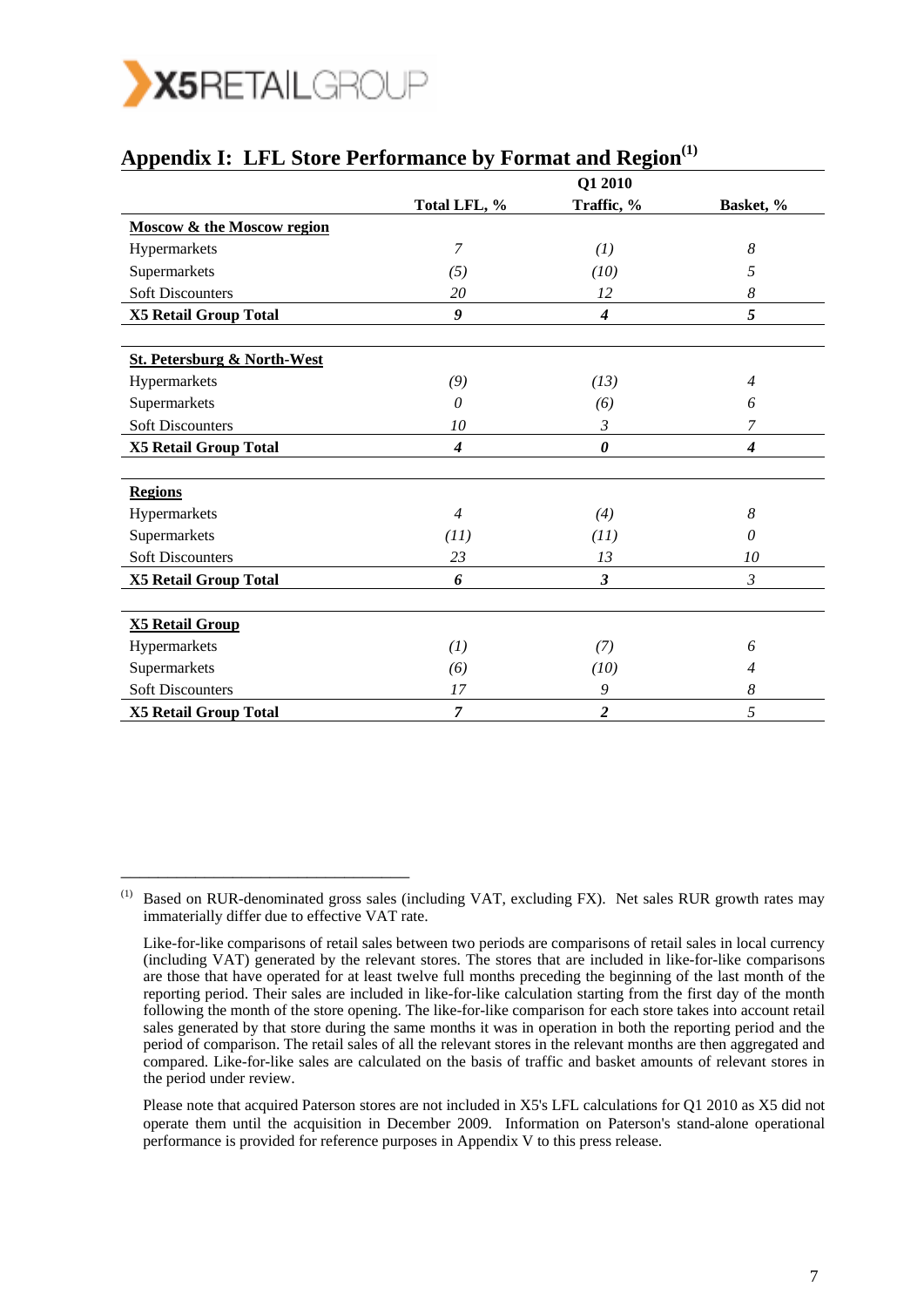

# **Appendix II: Net Retail Sales Performance by Region**

|                               |          |                 | % change    |
|-------------------------------|----------|-----------------|-------------|
| <b>USD</b> mln                | Q1 2010  | $Q1 2009^{(1)}$ | $v$ -0- $v$ |
| Moscow & the Region           | 1,296.3  | 961.4           | 35%         |
| St. Petersburg & North-West   | 677.8    | 535.7           | <b>27%</b>  |
| Other Regions                 | 556.1    | 362.3           | 54%         |
| Online $^{(2)}$               | 4.0      |                 | n/a         |
| <b>Total Net Retail Sales</b> | 2,534.4  | 1,859.3         | 36%         |
|                               |          |                 |             |
|                               |          |                 | % change    |
| <b>RUR</b> mln                |          |                 | $y - 0 - y$ |
| Moscow & the Region           | 38,747.7 | 32,620.2        | 19%         |
| St. Petersburg & North-West   | 20,261.0 | 18,177.0        | $11\%$      |
| Other Regions                 | 16,623.4 | 12,291.5        | 35%         |
| Online $^{(2)}$               | 120.3    |                 | n/a         |
| <b>Total Net Retail Sales</b> | 75,752.5 | 63,088.7        | 20%         |

<sup>(1)</sup> Excluding Paterson results, as the acquisition was completed only in December 2009.

 $(2)$  Included from October 2009.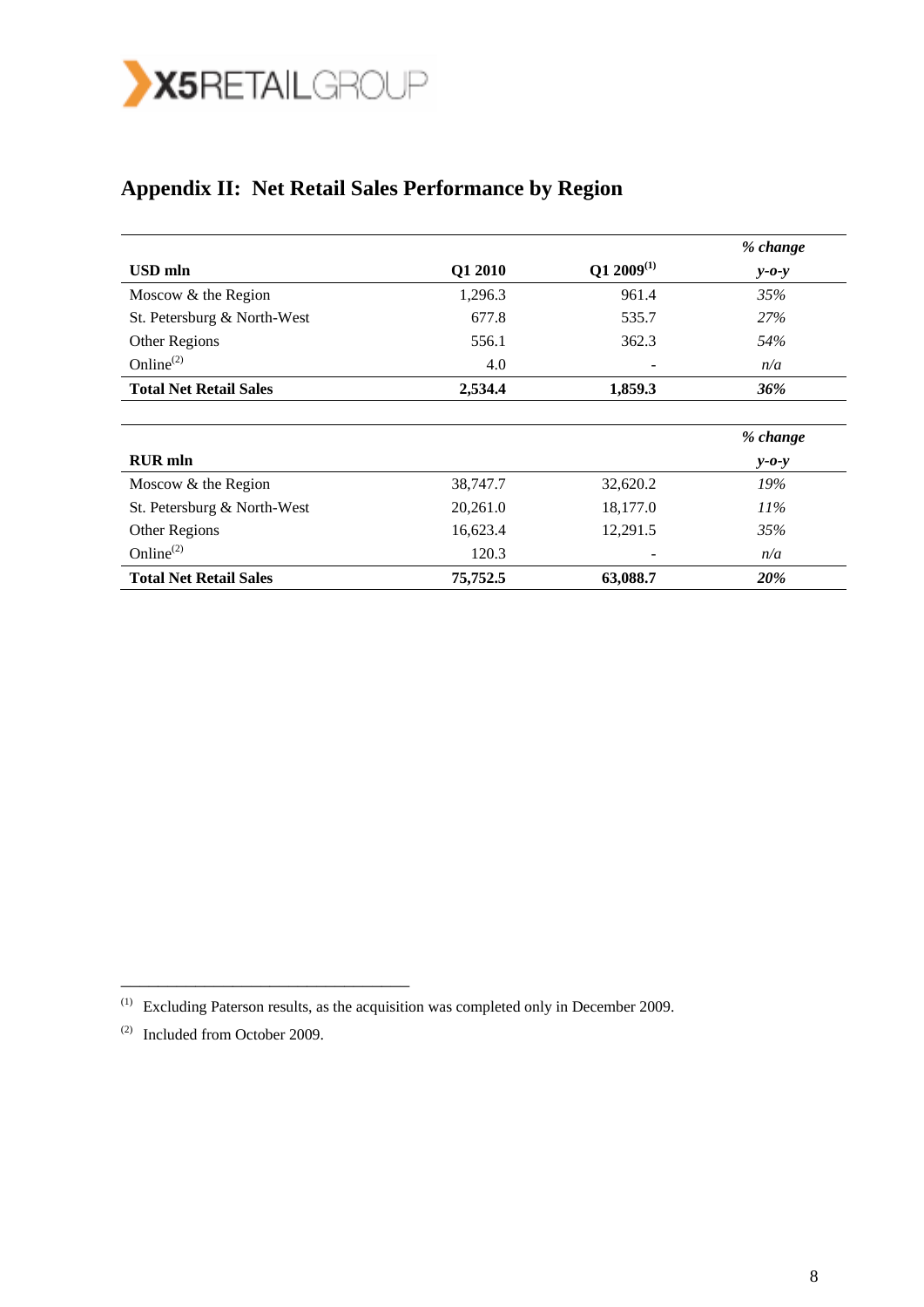

## **Appendix III: Average Ticket and Number of Customers**

|                              | Q1 2010 | Q1 2009 | $% change, y-o-y$ |
|------------------------------|---------|---------|-------------------|
| <b>Average Ticket, RUR</b>   |         |         |                   |
| Hypermarkets                 | 627.5   | 601.1   | 4%                |
| Supermarkets                 | 370.3   | 369.8   | $0\%$             |
| <b>Soft Discounters</b>      | 270.2   | 256.8   | 5%                |
| Online <sup>(1)</sup>        | 3,773.2 |         | n/a               |
| <b>X5 Retail Group Total</b> | 328.3   | 320.2   | 3%                |
|                              |         |         |                   |
| <b>Average Ticket, USD</b>   |         |         |                   |
| Hypermarkets                 | 20.99   | 17.71   | 19%               |
| Supermarkets                 | 12.39   | 10.90   | 14%               |
| <b>Soft Discounters</b>      | 9.04    | 7.57    | 19%               |
| Online <sup>(1)</sup>        | 126.2   |         | n/a               |
| <b>X5 Retail Group Total</b> | 11.0    | 9.4     | 16%               |
|                              |         |         |                   |
| # of Customers, mln.         |         |         |                   |
| Hypermarkets                 | 25.7    | 22.8    | 13%               |
| Supermarkets                 | 59.7    | 56.5    | 6%                |
| <b>Soft Discounters</b>      | 177.8   | 145.1   | 23%               |
| Online <sup>(1)</sup>        | 0.04    |         | n/a               |
| <b>X5 Retail Group Total</b> | 263.3   | 224.4   | 17%               |

(1) Included from October 2009.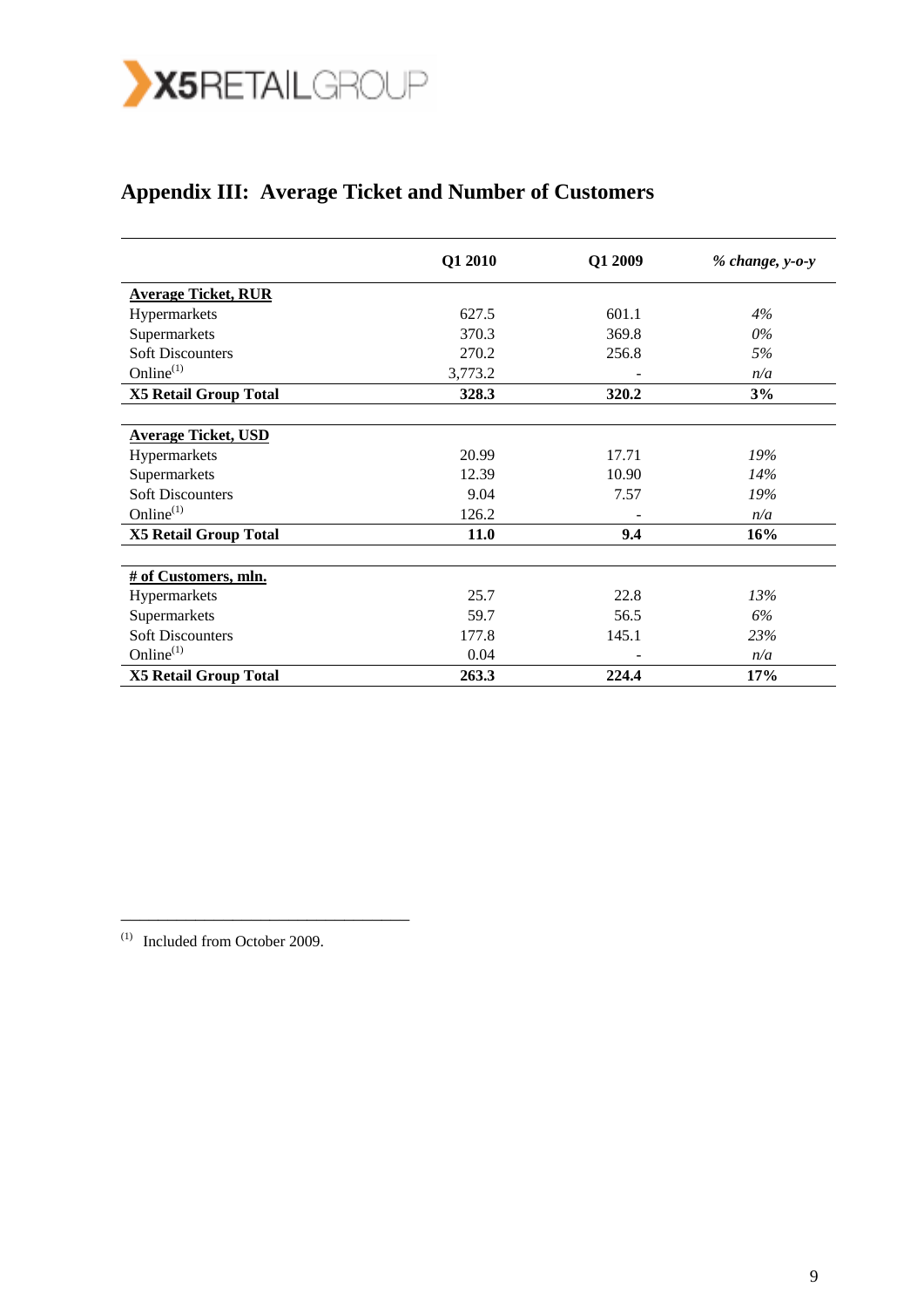

# **Appendix IV: Net Store Addition by Format and Region**

|                                        |           | As at     |                   |                          | <b>Net Added</b> | % change    |
|----------------------------------------|-----------|-----------|-------------------|--------------------------|------------------|-------------|
| # of Stores                            | 31-Dec-09 | 31-Mar-10 | <b>Rebranding</b> | <b>Closings</b>          | Q1 2010          | vs 31-12-09 |
| <b>Moscow &amp; the Moscow Region</b>  |           |           |                   |                          |                  |             |
| Hypermarkets                           | 13        | 13        |                   |                          |                  | 0%          |
| Supermarkets                           | 152       | 151       | $(2)^{(1)}$       | (1)                      | (1)              | $0\%$       |
| <b>Soft Discounters</b>                | 433       | 441       | $2^{(1)}$         | (1)                      | 8                | 2%          |
| <b>Total</b>                           | 598       | 605       | $\blacksquare$    | (2)                      | (7)              | 1%          |
|                                        |           |           |                   |                          |                  |             |
| <b>St. Petersburg &amp; North-West</b> |           |           |                   |                          |                  |             |
| Hypermarkets                           | 17        | 17        |                   |                          |                  | $0\%$       |
| Supermarkets                           | 33        | 32        |                   | (1)                      | (1)              | (3%)        |
| <b>Soft Discounters</b>                | 306       | 313       |                   |                          | 7                | 2%          |
| <b>Total</b>                           | 356       | 362       |                   | (1)                      | 6                | 2%          |
|                                        |           |           |                   |                          |                  |             |
| <b>Regions</b>                         |           |           |                   |                          |                  |             |
| Hypermarkets                           | 28        | 30        |                   |                          | $\mathfrak{2}$   | 7%          |
| Supermarkets                           | 90        | 93        | $3^{(2)}$         | (1)                      | 3                | 3%          |
| <b>Soft Discounters</b>                | 300       | 309       | $(3)^{(2)}$       | (1)                      | 9                | 3%          |
| <b>Total</b>                           | 418       | 432       |                   | (2)                      | 14               | 3%          |
|                                        |           |           |                   |                          |                  |             |
| <b>X5 Retail Group</b>                 |           |           |                   |                          |                  |             |
| Hypermarkets                           | 58        | 60        |                   | $\overline{\phantom{a}}$ | $\overline{2}$   | 3%          |
| Supermarkets                           | 275       | 276       | 1                 | (3)                      | 1                | $0\%$       |
| <b>Soft Discounters</b>                | 1,039     | 1,063     | (1)               | (2)                      | 24               | 2%          |
| <b>X5 Retail Group Total</b>           | 1,372     | 1,399     |                   | (5)                      | 27               | 2%          |

 $(1)$  Stores that have been converted from one X5's format to another.

 $(2)$  Paterson stores, where X5 changed its initial format classification.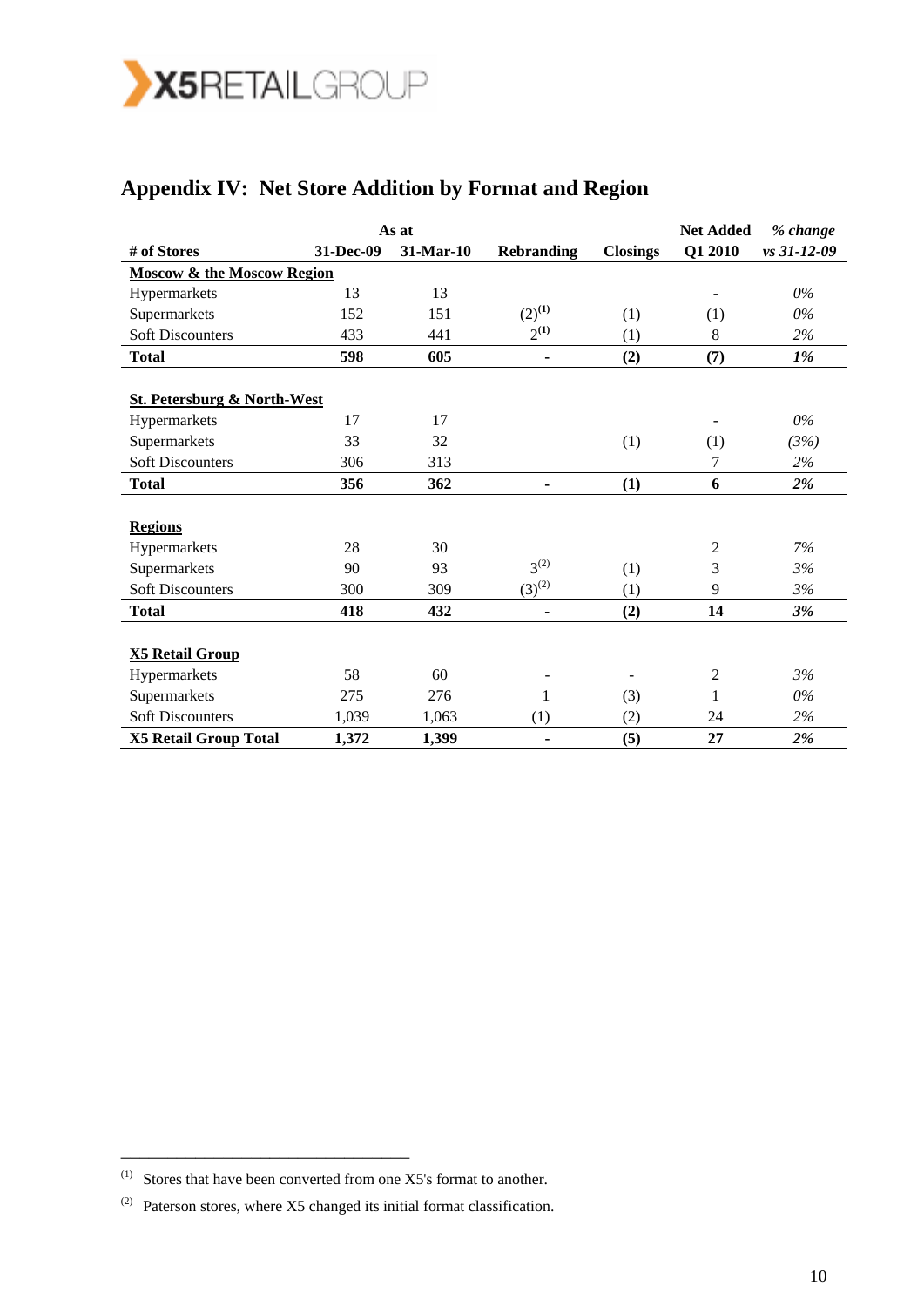

## **Appendix V: Paterson Operational Performance**

| <b>Net Retail Sales Performance</b>                   |              |                       |                   |  |
|-------------------------------------------------------|--------------|-----------------------|-------------------|--|
| <b>USD</b> mln                                        | Q1 2009      | Q1 2010               | $% change y-o-y$  |  |
| <b>Paterson Net Retail Sales</b>                      | 76.6         | 61.1                  | $(20\%)$          |  |
| <b>RUR</b> mln                                        |              |                       | $% change y-o-y$  |  |
| <b>Paterson Net Retail Sales</b>                      | 2,597.8      | 1,825.7               | $(30\%)$          |  |
| <b>LFL Sales Performance</b>                          | Total LFL, % | Q1 2010<br>Traffic, % | Basket, %         |  |
| <b>Total Paterson</b>                                 | (20)         | (14)                  | (6)               |  |
| Average Ticket and Number of Customers <sup>(1)</sup> |              |                       |                   |  |
|                                                       | Q1 2009      | Q1 2010               | $% change, y-o-y$ |  |
| Average Ticket, RUR                                   | 232.4        | 218.5                 | (6%)              |  |
| # of Customers, mln                                   | 12.8         | 9.5                   | (25%)             |  |

<sup>(1)</sup> Based on all Paterson stores' gross sales